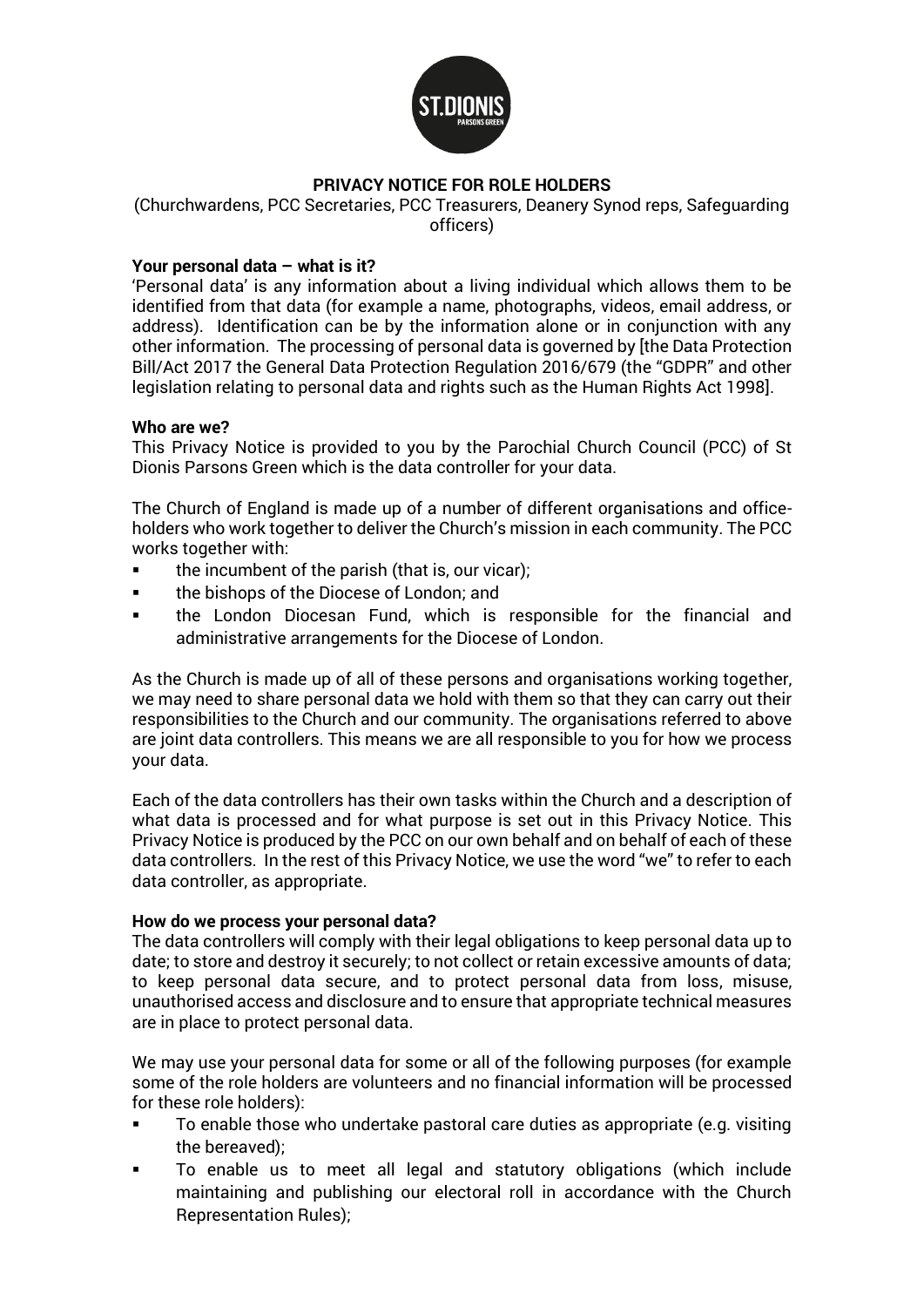

- To carry out comprehensive safeguarding procedures (including due diligence and complaints handling) in accordance with best safeguarding practice from time to time with the aim of ensuring that all children and adults-at-risk are provided with safe environments;
- To deliver the Church's mission to our community, and to carry out any other voluntary or charitable activities for the benefit of the public as provided for in the constitution and statutory framework of each data controller;
- To administer the parish, deanery, archdeaconry and diocesan membership records;
- To fundraise and promote the interests of the church and charity;
- To manage our employees and volunteers;
- To maintain our own accounts and records;
- To seek your views or comments;
- To notify you of changes to our services, events and role holders
- To send you communications which you have requested and that may be of interest to you. These may include information about campaigns, appeals, other fundraising activities;
- To process a grant or application for a role;
- To enable us to provide a voluntary service for the benefit of the public in a particular geographical area as specified in our constitution;
- To share your contact details with the Diocesan office so they can keep you informed about news in the diocese and events, activities and services that will be occurring in the diocese and in which you may be interested.
- We will process data about role holders for legal, personnel, administrative and management purposes and to enable us to meet our legal obligations, for example to pay role-holders, monitor their performance and to confer benefits in connection with your engagement as a Role Holder. "Role Holders" includes volunteers, employees, contractors, agents, staff, retirees, temporary employees, beneficiaries, workers, treasurers and other role holders.

We may process sensitive personal data relating to Role Holders including, as appropriate:

- information about an Role Holder's physical or mental health or condition in order to monitor sick leave and take decisions as to the Role Holder's fitness for work;
- the Role Holder's racial or ethnic origin or religious or similar information in order to monitor compliance with equal opportunities legislation;
- in order to comply with legal requirements and obligations to third parties.

Our processing also includes the use of CCTV systems for the prevention and prosecution of crime.

## **What data do the data controllers listed above process?**

- Names, titles, and aliases, photographs.
- Contact details such as telephone numbers, addresses, and email addresses.
- Where they are relevant to our mission, or where you provide them to us, we may process demographic information such as gender, age, date of birth, marital status, nationality, education/work histories, academic/professional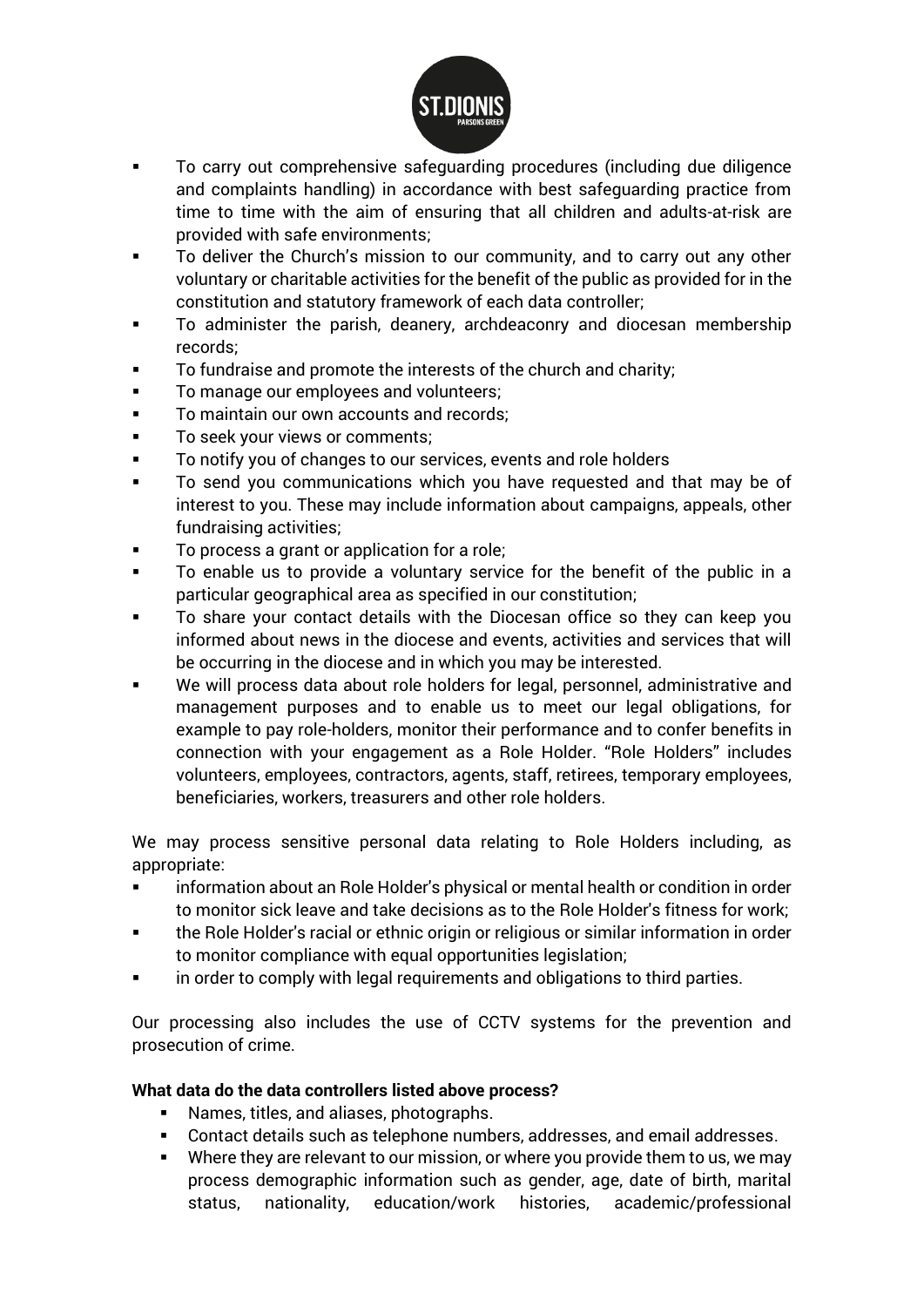

qualifications, employment details, hobbies, family composition, and dependants.

- Non-financial identifiers such as passport numbers, driving license numbers, vehicle registration numbers, taxpayer identification numbers, employee identification numbers, tax reference codes, and national insurance numbers.
- Financial identifiers such as bank account numbers, payment card numbers, payment/transaction identifiers, policy numbers, and claim numbers.
- Financial information such as salary, bonus, record of earnings, tax code, tax and benefits contributions, expenses claimed, creditworthiness, car allowance (if applicable), amounts insured, and amounts claimed.
- Other operational personal data created, obtained, or otherwise processed in the course of carrying out our activities, including but not limited to, CCTV footage, recordings of telephone conversations, IP addresses and website visit histories, logs of visitors, and logs of accidents, injuries and insurance claims.
- Other employee data (not covered above) relating to Role Holders including emergency contact information; gender, birth date, referral source (e.g. agency, employee referral); level, performance management information, languages and proficiency; licences/certificates, citizenship, immigration status; employment status, retirement date; billing rates, office location, practice and speciality; publication and awards for articles, books etc.; prior job history, employment references and personal biographies.
- The data we process is likely to constitute sensitive personal data because, as a church, the fact that we process your data at all may be suggestive of your religious beliefs. Where you provide this information, we may also process other categories of sensitive personal data: mental and physical health, details of injuries, medication/treatment received, data concerning criminal records, fines and other similar judicial records.

#### **What is the legal basis for processing your personal data?**

Most of our data is processed because it is necessary for our legitimate interests, or the legitimate interests of a third party (such as another organisation in the Church of England). An example of this would be our safeguarding work to protect children and adults at risk. We will always take into account your interests, rights and freedoms.

Some of our processing is necessary for compliance with a legal obligation. For example, we are required by the Church Representation Rules to administer and publish the electoral roll, and under Canon Law to announce forthcoming weddings by means of the publication of banns. We may also process data if it is necessary for the performance of a contract with you, or to take steps to enter into a contract. An example of this would be processing your data in connection with the hire of church facilities.

We will also process your data in order to assist you in fulfilling your role in the church including pastoral and administrative support or if processing is necessary for compliance with a legal obligation.

Religious organisations are also permitted to process information about your religious beliefs to administer membership or contact details.

Where your information is used other than in accordance with one of these legal bases,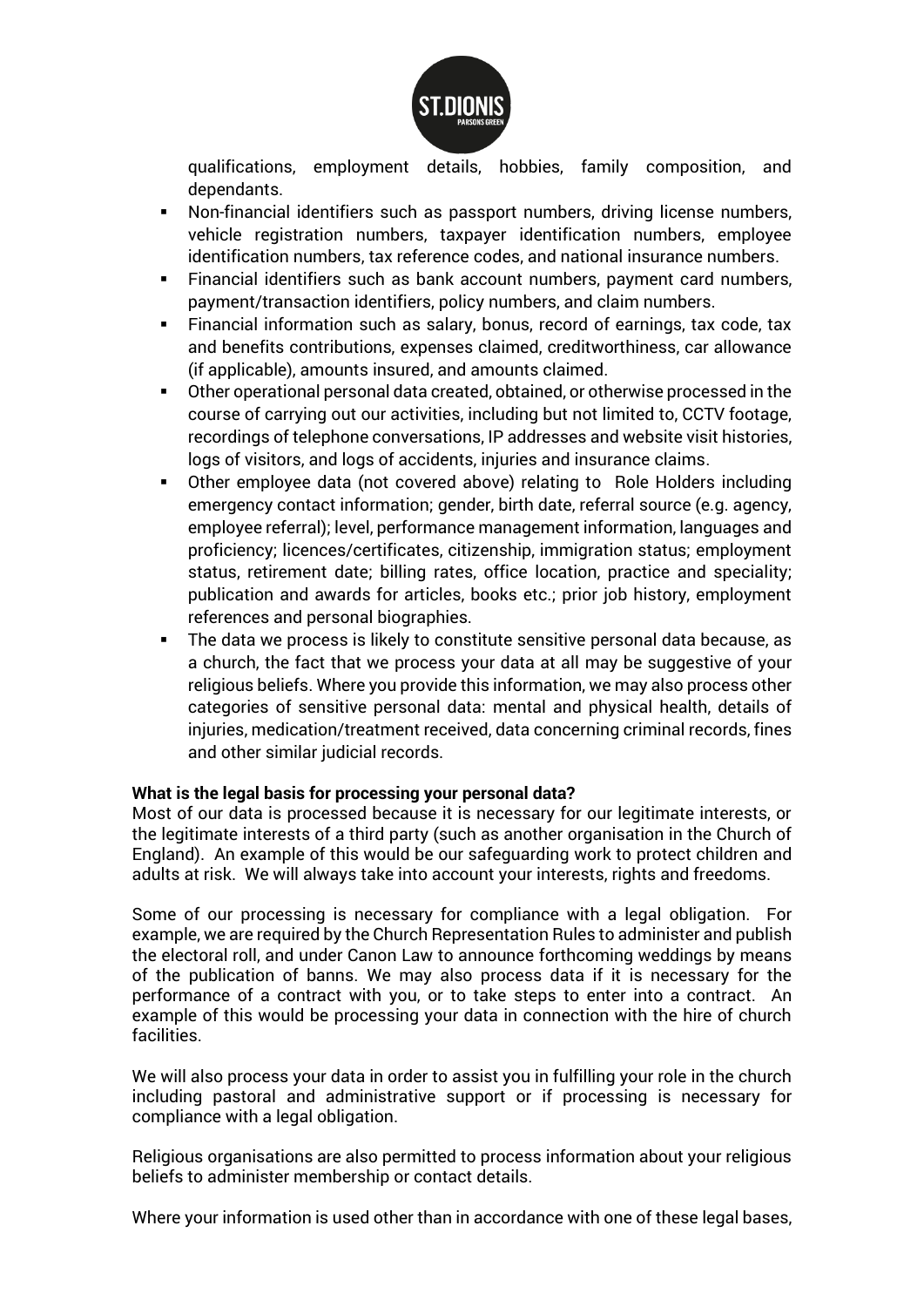

we will first obtain your consent to that use.

### **Sharing your personal data**

Your personal data will be treated as strictly confidential. It will only be shared with third parties including other data controllers where it is necessary for the performance of the data controllers' tasks or where you first give us your prior consent. It is likely that we will need to share your data with:

- The appropriate bodies of the Church of England including the other data controllers;
- Our agents, servants and contractors. For example, we may ask a commercial provider to send out newsletters on our behalf, or to maintain our database software;
- Other clergy or lay persons nominated or licensed by the bishops of the Diocese of London to support the mission of the Church in our parish. For example, our clergy are supported by our area dean and archdeacon, who may provide confidential mentoring and pastoral support. Assistant or temporary ministers, including curates, deacons, licensed lay ministers, commissioned lay ministers or persons with Bishop's Permissions may participate in our mission in support of our regular clergy;
- Other persons or organisations operating within the Diocese of London including, where relevant, the London Diocesan Board for Schools and Subsidiary Bodies

#### **How long do we keep your personal data?**

We will keep some records permanently if we are legally required to do so. We may keep some other records for an extended period of time. For example, it is current best practice to keep financial records for a minimum period of 7 years to support HMRC audits. In general, we will endeavour to keep data only for as long as we need it. This means that we may delete it when it is no longer needed.

#### **Your rights and your personal data**

You have the following rights with respect to your personal data:

When exercising any of the rights listed below, in order to process your request, we may need to verify your identity for your security. In such cases we will need you to respond with proof of your identity before you can exercise these rights.

- **1. The right to access information we hold on you**
- At any point you can contact us to request the information we hold on you as well as why we have that information, who has access to the information and where we obtained the information from. Once we have received your request we will respond within one month.
- There are no fees or charges for the first request but additional requests for the same data may be subject to an administrative fee.
- **2. The right to correct and update the information we hold on you**
- If the data we hold on you is out of date, incomplete or incorrect, you can inform us and your data will be updated.
- **3. The right to have your information erased**
- If you feel that we should no longer be using your data or that we are illegally using your data, you can request that we erase the data we hold.